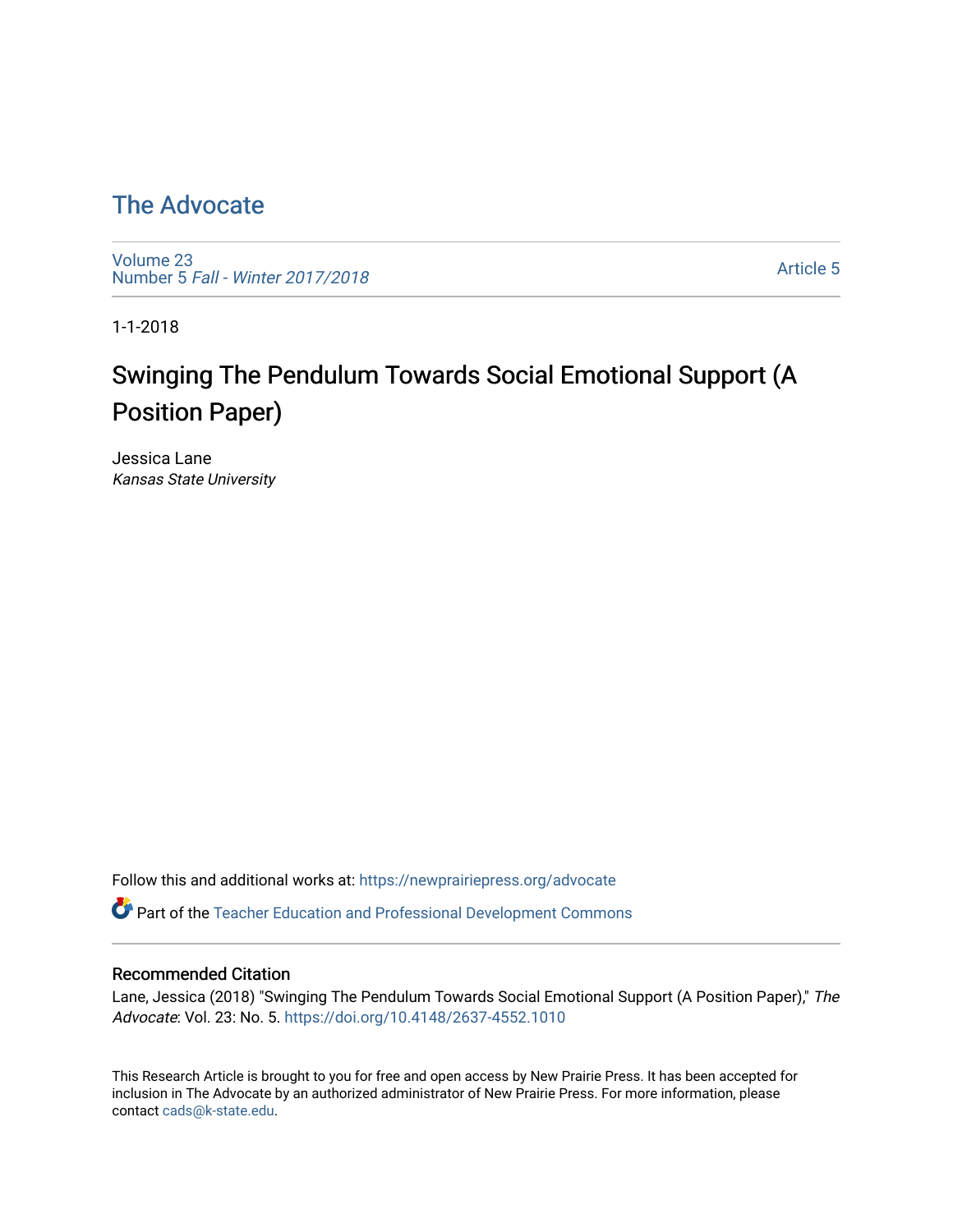# Swinging The Pendulum Towards Social Emotional Support (A Position Paper)

## **Abstract**

This paper discusses how for 15 years mandated high-stakes testing took precedence as the prominent measure of student success. An unintentional consequence of this time was that social-emotional competencies were overlooked. Most recently, the Kansas Department of Education (KSDE) has developed and implemented an accreditation model that is based off of a more holistic look at student success. This new model broadens the scope of academic success, and uses the ideas of relationships, relevance, responsive culture, rigor, and results as key measurable components. This article posits that leveraging the expertise of school counselors in social and emotional development, and providing support for classroom teachers is paramount to the success of this accreditation model and initiative.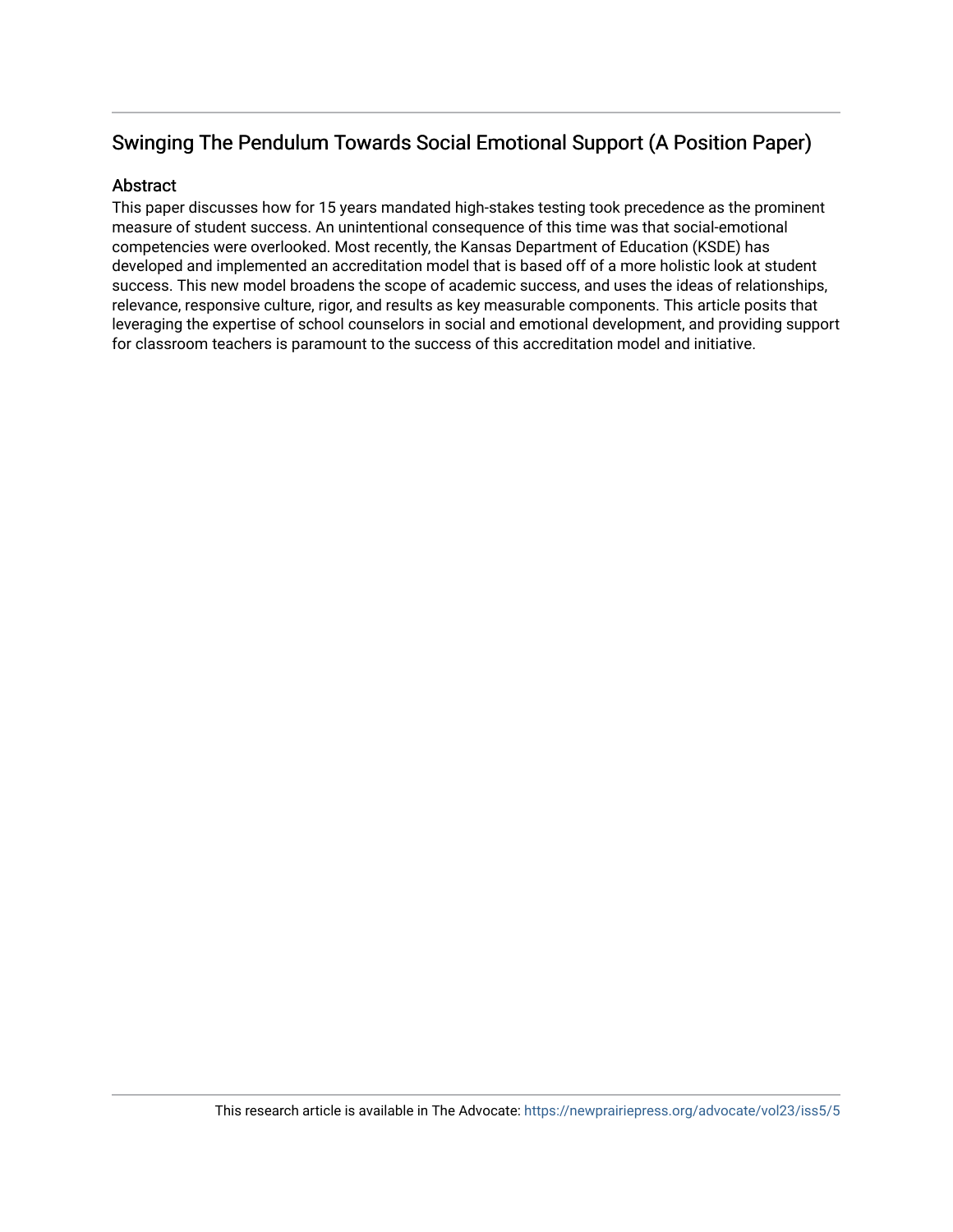# **Swinging The Pendulum Towards Social Emotional Support (A Position Paper)**

# **Jessica Lane**

## **Kansas State University**

#### Abstract

This paper discusses how for 15 years mandated high-stakes testing took precedence as the prominent measure of student success. An unintentional consequence of this time was that socialemotional competencies were overlooked. Most recently, the Kansas Department of Education (KSDE) has developed and implemented an accreditation model that is based off of a more holistic look at student success. This new model broadens the scope of academic success, and uses the ideas of relationships, relevance, responsive culture, rigor, and results as key measurable components. This article posits that leveraging the expertise of school counselors in social and emotional development, and providing support for classroom teachers is paramount to the success of this accreditation model and initiative.

#### TABLE of CONTENTS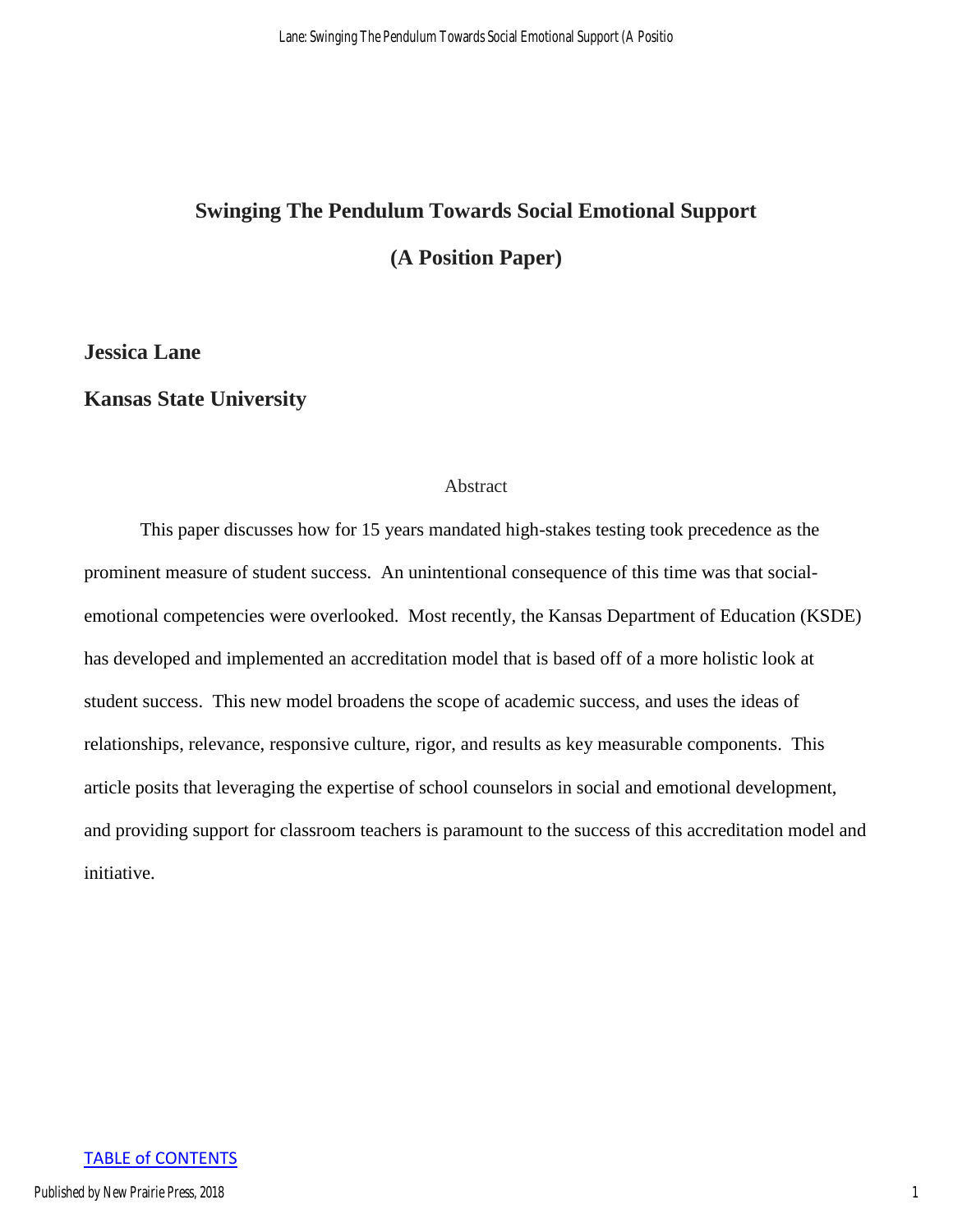Swinging the pendulum towards stronger social-emotional support for students

"We, as educators, are paid to educate the academic side of an individual. However, if we truly want to teach and impact lives, we must be attuned to and care for the whole individual- personally, socially, emotionally, and developmentally." This statement is how I have begun every undergraduate and graduate course I have taught for the last 11 years. Never have those words been more true; as the notion of caring for the "whole child" seems critical. The time is ripe to swing the pendulum towards stronger social-emotional support for students.

#### **History**

Over the last 15 or more years, schools nationwide have been solely driven by academic benchmarks due to mandated academic initiatives. With the advent of the No Child Left Behind Act of 2001(NCLB) a strong emphasis on testing and assessment measured outcomes took precedence. English language arts and math curricula were emphasized to meet testing and accreditation requirements. In an effort to enhance instruction and help to raise test scores, additional money and resources including testing resources and instructional coaches helped to meet the demands of this initiative that relied exclusively on state assessments. While strong teaching practices can influence and engage learners, unfortunately they cannot negate the fact that students still have additional stressors which impede learning. In sum, a well-constructed math lesson, full of educational strategies, differentiation, and engaging activities sadly is unable to supersede a student's fear of bullying, abuse, or concern of neglect, trauma, or other concerns that might be impacting academic success.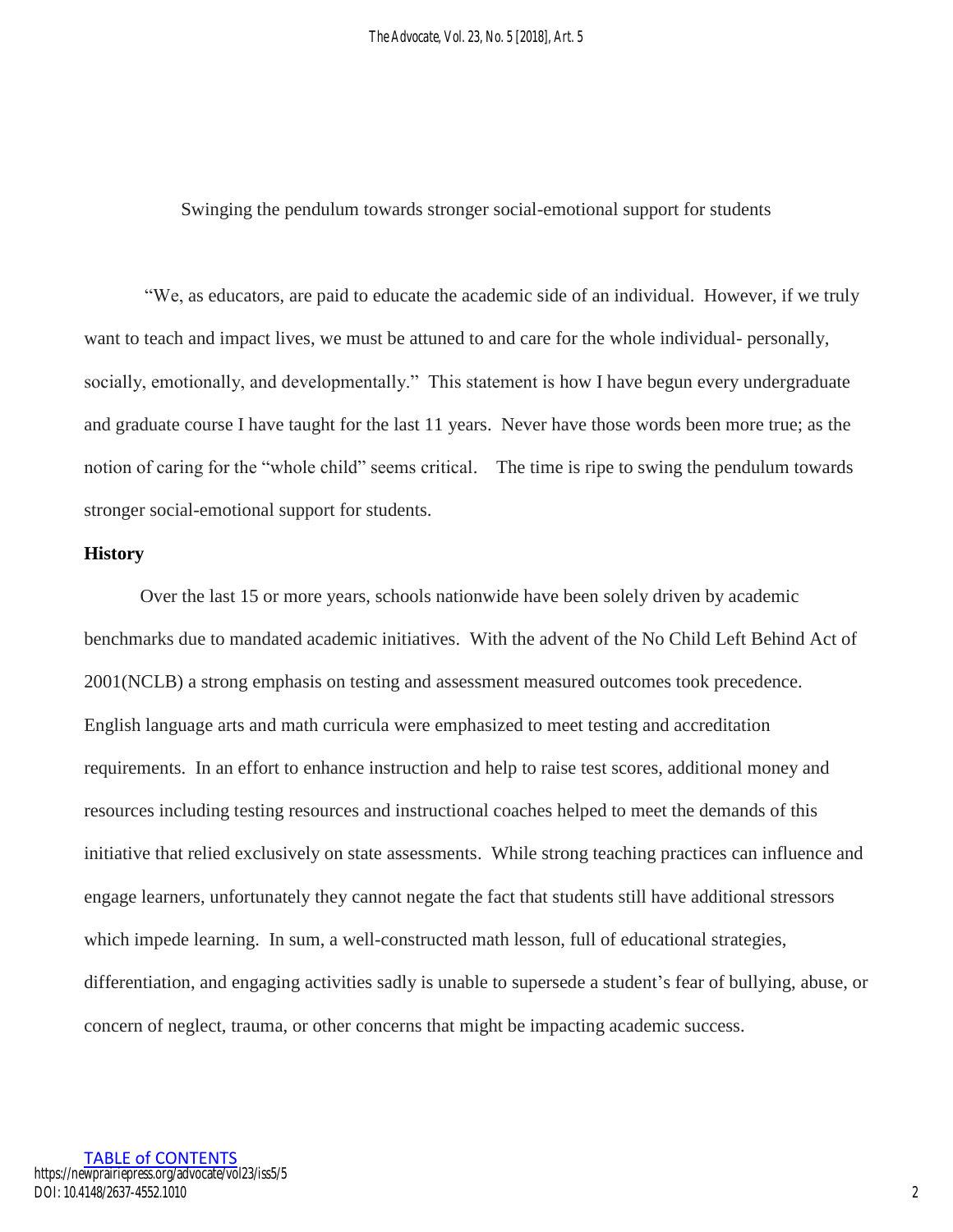### **Current Issues**

School counselors and teachers see first-hand the deficits left by a one-dimensional form of education, and also remain faced with the current needs of today's students. Arguably, two of the largest deficits in our schools are the lack of student prosocial skills and the increase in student mental health needs. First, depersonalization is a growing trend in our society. Current technology affords students the opportunity to be "connected" via social media, and yet, people are "connecting" less and less. This lack of true connection manifests in a variety of ways, including but not limited to: depletion of social-emotional skills, a lack of employability skills, and a lack of resilience. Second, studies regarding children's mental health have led to the determination that school is the de facto mental health system for children (Blanchat, 2017). Without question, schools currently serve as the front line for psychological first aid.Teachers who are trained in content and pedagogy are left feeling ill equipped to address such sizable student needs. Sadly, these issues are not going away on their own.

Thankfully, Commissioner Watson was receptive to hearing the voice of Kansans on his listening tour. Business, industry, and educators alike spoke clearly on the need for developing employability skills, or "soft skills". As a result, the Kansas Department of Education (KSDE) developed the Kansans Can initiative, which defines social-emotional growth as one of the 5 major tenets of success. Likewise, the new accreditation model, Kansas Education Systems Accreditation (KESA), broadens the scope of academic success, and uses the ideas of relationships, relevance, responsive culture, rigor, and results as key components of success. In these efforts, it is clear that student success is not narrowly defined by one test score, but broadened to account for other measures of success and well-being. Kansas is moving in a different direction and swinging the pendulum towards stronger social-emotional well-being as part of addressing the "whole child".

#### **Moving Forward**

#### TABLE of CONTENTS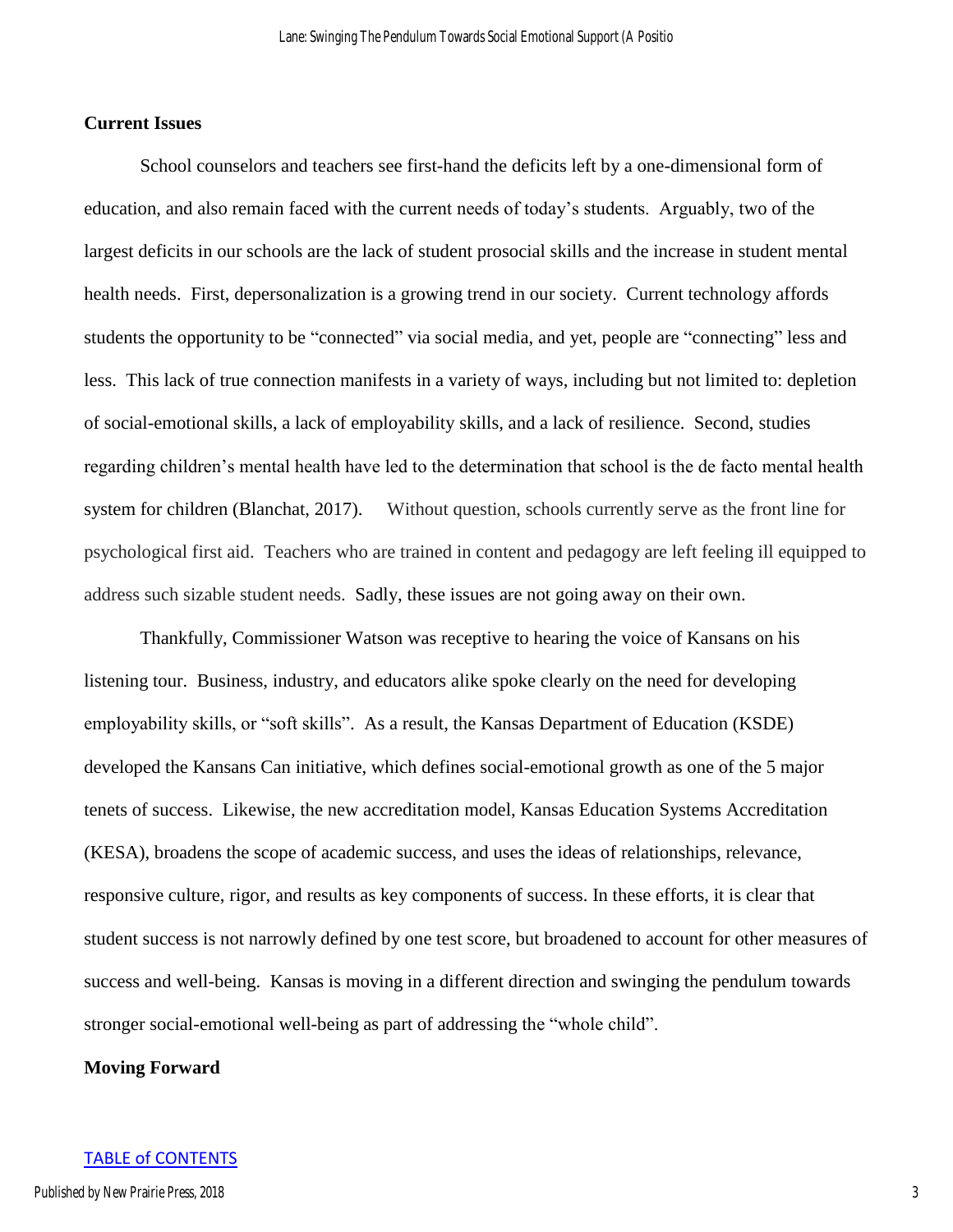So how do schools begin to develop and strengthen social emotional skills and competencies? Utilizing the school counselor and his/her expertise is the first step in strengthening social-emotional development and student support within a school. School counselors' training has evolved over the years to include three key domains: social emotional, academic and career. School counselors utilize P-12 curricular standards which cover each of the three domains and provide a scope and sequence through an articulated, developmentally sound curriculum. Counselors also have training in the areas of: helping relationships, social and cultural diversity, group work, assessment, and research, in addition to academic and career support. School counselors are skilled in crisis management, trauma, bully and violence prevention, and are uniquely trained to develop partnerships to collaborate and consult with mental health and community resources to support students in need. Every student deserves access to the programs and competencies that a school counselor can provide. Leveraging the expertise of the school counselor in social and emotional development is paramount to the success of students and staff. Helping to develop classroom teachers' skills around social and emotional competencies is also important. Today's students need more than a teacher of academics; they need a person who supports them personally and socially as both a mentor and advocate. Currently teacher preparatory programs do not provide training in social-emotional support, and yet teachers are faced with these issues daily. Therefore, it is essential that teacher preparatory programs provide professional development and/or deliver lessons designed around these issues. By providing training and support of basic conflict resolution skills, prosocial skills, and fundamental social-emotional skills, teachers will feel better equipped to discuss and model prosocial behaviors in their classrooms.

As it stands, there are simple ways that current classroom teachers can infuse social-emotional support into the classroom. Teachers can help attend to and strengthen social-emotional behaviors by:

Utilizing student-centered pedagogy